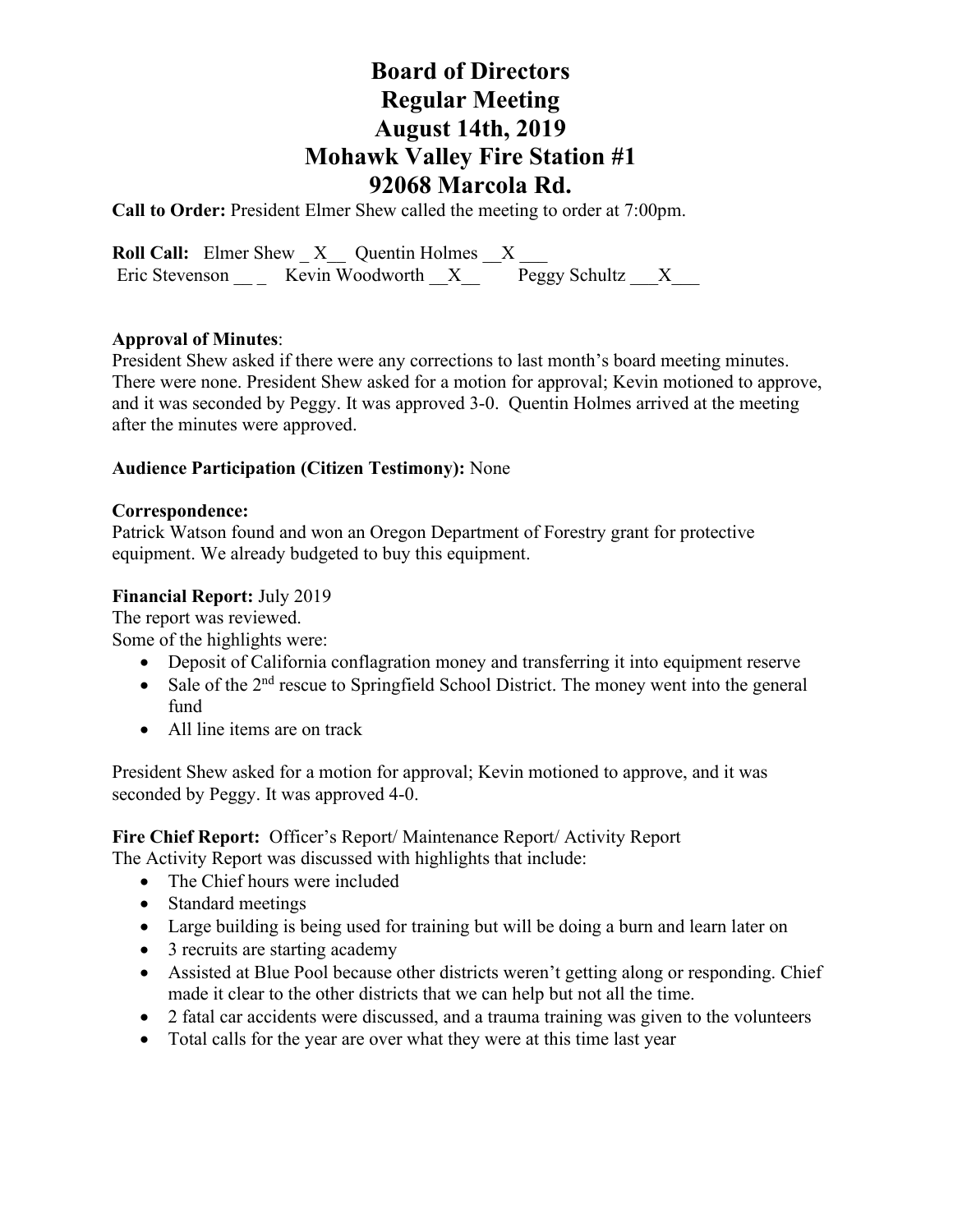# **Board of Directors Regular Meeting August 14th, 2019 Mohawk Valley Fire Station #1 92068 Marcola Rd.**

### **Maintenance Report**

The Maintenance Report was discussed with highlights that include:

- Prep of the old rescue for sale. The first was gutted but the seconded one wasn't gutted as much. Springfield School District were going to do this own renovation on the rescue. The PA system and some lights were left. Springfield School District are using them as emergency road response vehicles.
- The  $2<sup>nd</sup>$  rescue should be in-service at the end of the week. Peggy asked about the new rescues. They will be used for general response for the Quick Response Team (QRT)
- 2 vehicles broke down, one including Chief's. The battery went out. President Shew asked about the radio systems. It has had a few issues in the past month.
- Discussion on the first rescue. It is at station 5 and things are still being shifted around to see where placement of items will make the most sense during calls

### **Old Business**:

1. Station 2

The county now wants to add markers to the property borders. The information is relayed to Norm and he informs the Chief. Chief said no to the markers. President Shew asked about the corners and they have been marked.

#### 2. Project Update

The rescues were discussed in the beginning of the meeting. There isn't an update on the engine.

#### 3. Mary Cole Days

 The breakfast in the morning went great and only was about \$100 in the hole. The car show did not have good attendance which could be due to the rain and lack of advertising. The event itself had steady attendance. VFW almost sold all their chicken and the silent auction had their best year yet. There was some gripe on social media mainly about the beer garden. There was discussion about talking to the Mary Cole committee about either fully coordinating the event or giving it fully to the department and the Association. The back and forth was unsuccessful. There was talk about making the event a Mohawk Valley event and moving it to Station 4. Kuddos were given to the volunteers for helping coordinate the event.

#### **New Business:**

1. Board Elections

Per the Board policies, elections are held in August in odd years. But it was decided in a past meeting to hold an election this August because of the new members. President Shew made a statement that this meeting will be his last as President. Question nominated Kevin, however, Peggy expressed that she wanted to get to know Kevin and the others and suggested no voting